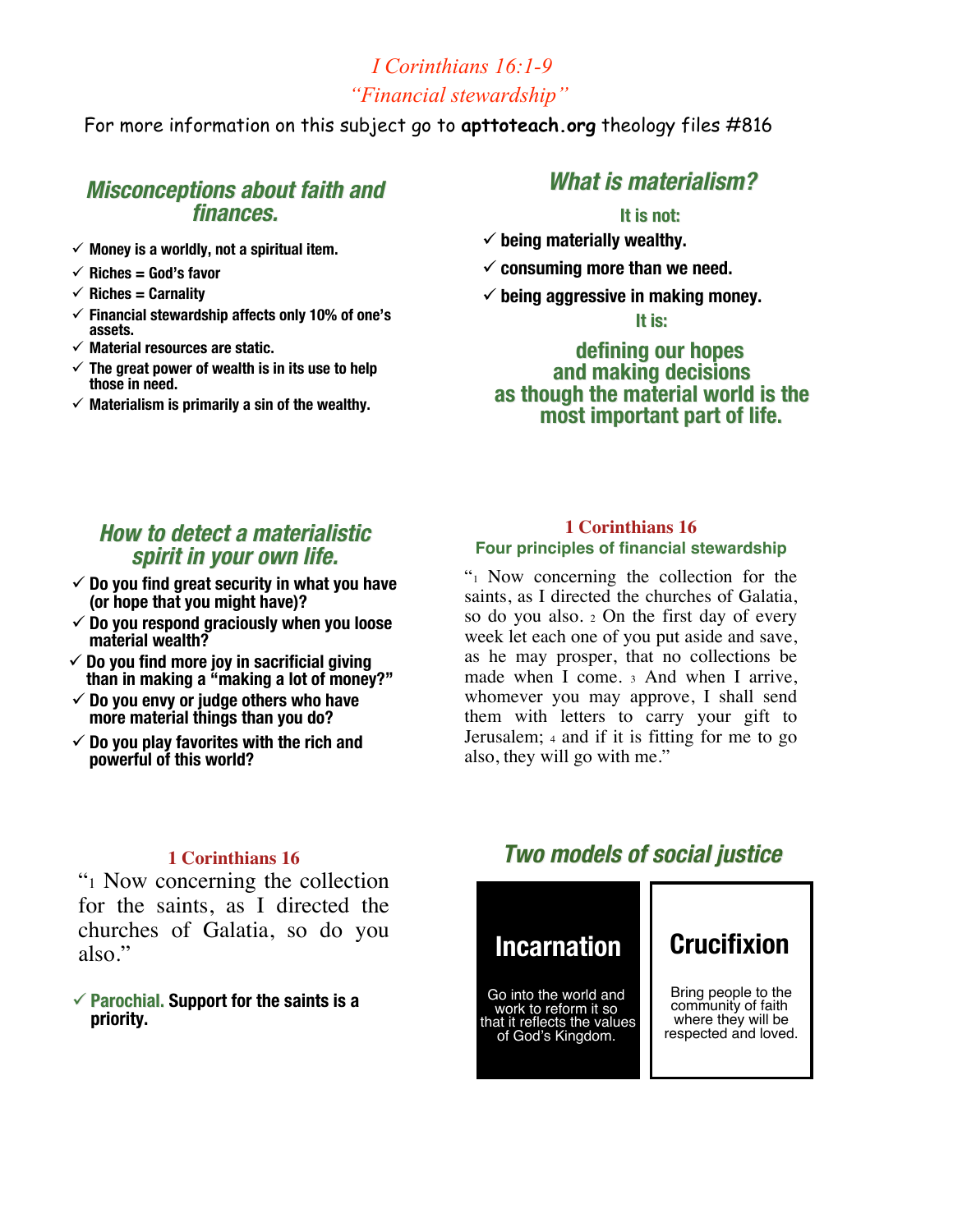### **Acts 2:44**

"All those who had believed were together, and had all things in common; and they began to sell their property and possessions, and **share them with all, as anyone might have need**."

#### **Acts 11:28-30**

"28 And one of them named Agabus stood up and began to indicate by the Spirit that there would certainly be a great famine all over the world. And this took place in the reign of Claudius. <sup>29</sup> And in the proportion that any of the disciples had means, each of them determined to send a contribution for the relief of **the brethren living in Judea**. <sup>30</sup> And this they did, sending it in charge of Barnabas and Saul to the elders."

### **Romans 15:26**

"For Macedonia and Achaia have been pleased to make a contribution for the poor **among the saints in Jerusalem**."

### **1 Corinthians 16**

"2 On the first day of every week let each one of you put aside and save,"

 **Planned. Planned. Intentional, regular, disciplined generosity is wise.**

### **1 Corinthians 16**

 $\mathcal{L}_2$ ... as he may prosper,"

#### **Proportional. Proportional. To whom much is given, much is expected.**

### **2 Corinthians 8**

"<sup>12</sup> For if the readiness is present, it is acceptable **according to what a man has**, not according to what he does not have. 13 For this is not for the ease of others and for your affliction, but by way of **equality**"

### **The Biblical Tithe The Biblical Tithe**

- **The tithe system was a part of the Law Covenant with Israel through Moses.**
- **It consisted of three tithes: (Josephus)**
	- **1. 10% to the Levites' ministry**
	- **2. 10% to a sacred meal in Jerusalem**
	- **3. 10% to the poor (1/3 every 3rd year)**
- $\checkmark$  Not being under the Law we are called to a **principle of equality and freedom.**